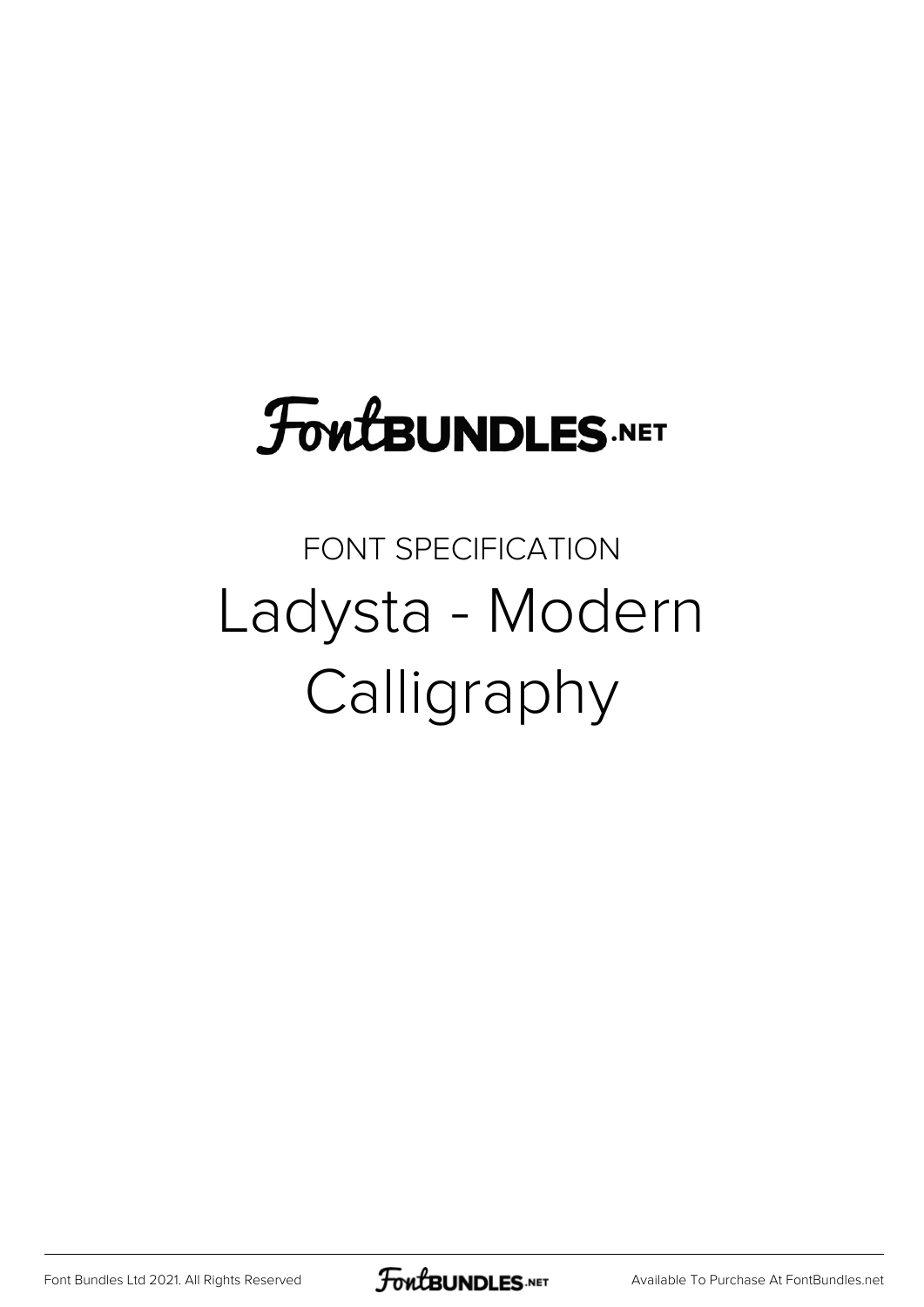## Ladysta - Regular

**Uppercase Characters** 

## ABCDEFGHIJKLMNOPQRST UVWXYZ

Lowercase Characters

abcdefghijklmnopqrstu v w x y z

**Numbers** 

0123456789

Punctuation and Symbols

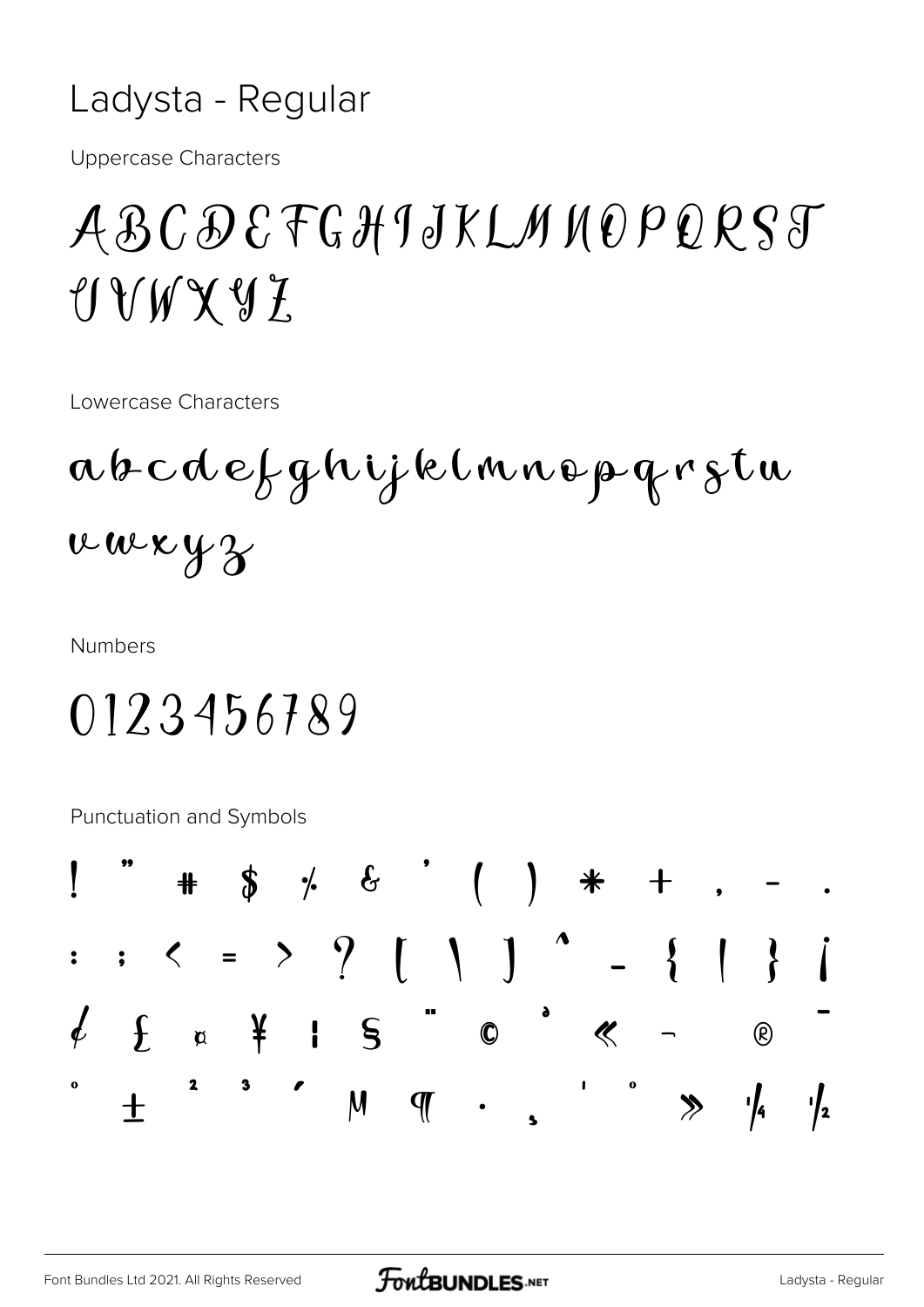All Other Glyphs

|  | À Á Â Ã Ä Å Æ Ç È                                                                                                                                                                                                                                                                                                                                                                                                                                                                          |  |  |  |
|--|--------------------------------------------------------------------------------------------------------------------------------------------------------------------------------------------------------------------------------------------------------------------------------------------------------------------------------------------------------------------------------------------------------------------------------------------------------------------------------------------|--|--|--|
|  | $\begin{array}{ccccccccc}\n\acute{c} & \hat{c} & \ddot{c} & \dot{1} & \dot{1} & \dot{1} & \ddot{1} & \mathcal{B} & \mathcal{M}\n\end{array}$                                                                                                                                                                                                                                                                                                                                               |  |  |  |
|  | $\begin{array}{ccccccccccccc} \hat{\mathbf{U}} & \hat{\mathbf{U}} & \hat{\mathbf{U}} & \hat{\mathbf{U}} & \hat{\mathbf{U}} & \hat{\mathbf{U}} & \hat{\mathbf{U}} & \hat{\mathbf{U}} & \hat{\mathbf{U}} & \hat{\mathbf{U}} & \hat{\mathbf{U}} & \hat{\mathbf{U}} & \hat{\mathbf{U}} & \hat{\mathbf{U}} & \hat{\mathbf{U}} & \hat{\mathbf{U}} & \hat{\mathbf{U}} & \hat{\mathbf{U}} & \hat{\mathbf{U}} & \hat{\mathbf{U}} & \hat{\mathbf{U}} & \hat{\mathbf{U}} & \hat{\mathbf{U}} & \hat{\$ |  |  |  |
|  | $\hat{\mathcal{C}} \quad \  \  \, \hat{\mathcal{C}} \qquad \  \  \, \hat{\mathcal{C}} \qquad \  \  \, \mathbf{b} \qquad \  \  \, \mathcal{C} \qquad \  \  \, \hat{\mathcal{C}} \qquad \  \  \, \hat{\mathcal{C}} \qquad \  \  \, \hat{\mathcal{C}} \qquad \  \  \, \hat{\mathcal{C}} \qquad \  \  \, \hat{\mathcal{C}} \qquad \  \  \, \hat{\mathcal{C}} \qquad \  \  \, \hat{\mathcal{C}} \qquad \  \  \, \hat{\mathcal{C}} \qquad \  \  \, \hat{\math$                                   |  |  |  |
|  | a å æ ç è é é ë i                                                                                                                                                                                                                                                                                                                                                                                                                                                                          |  |  |  |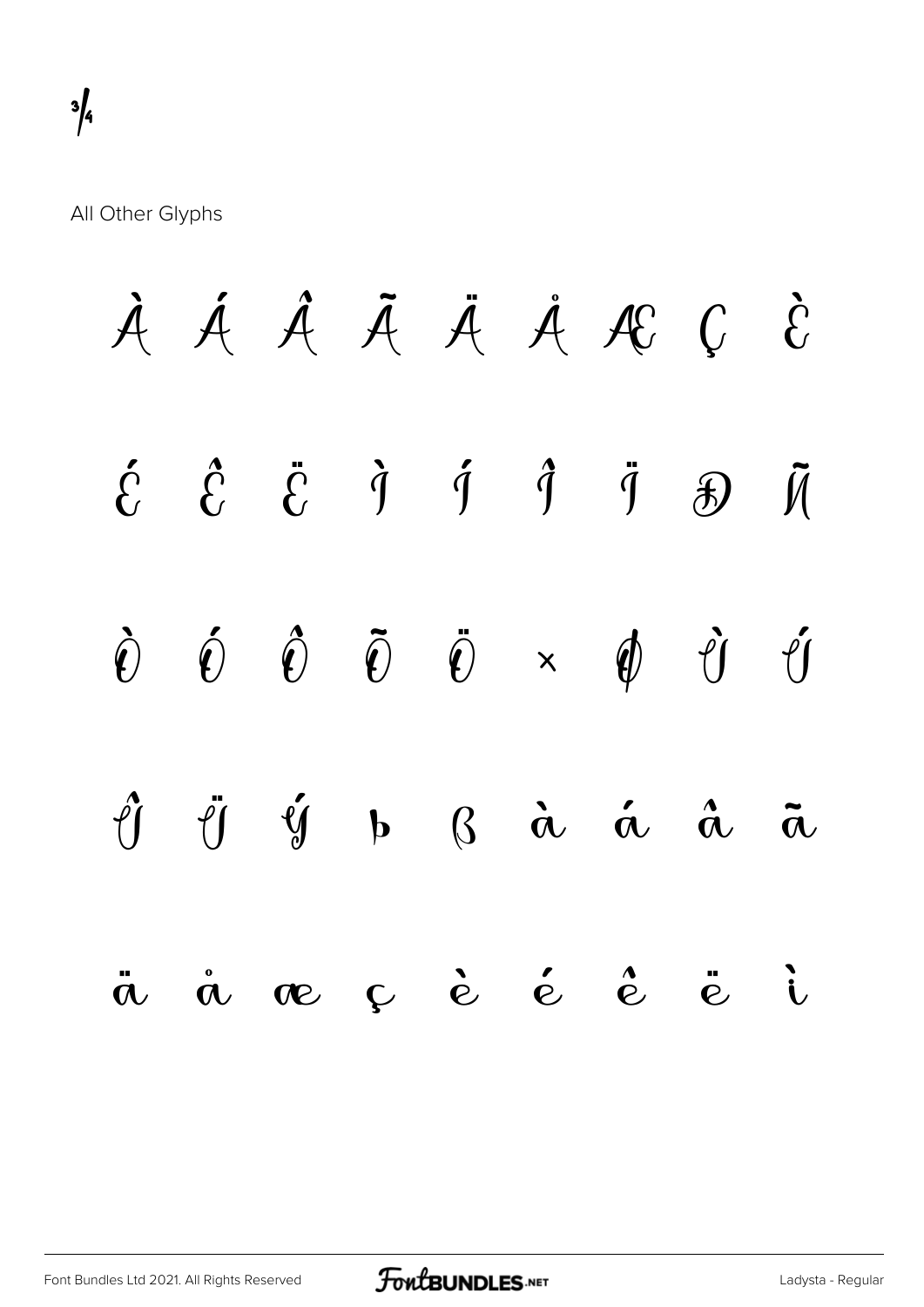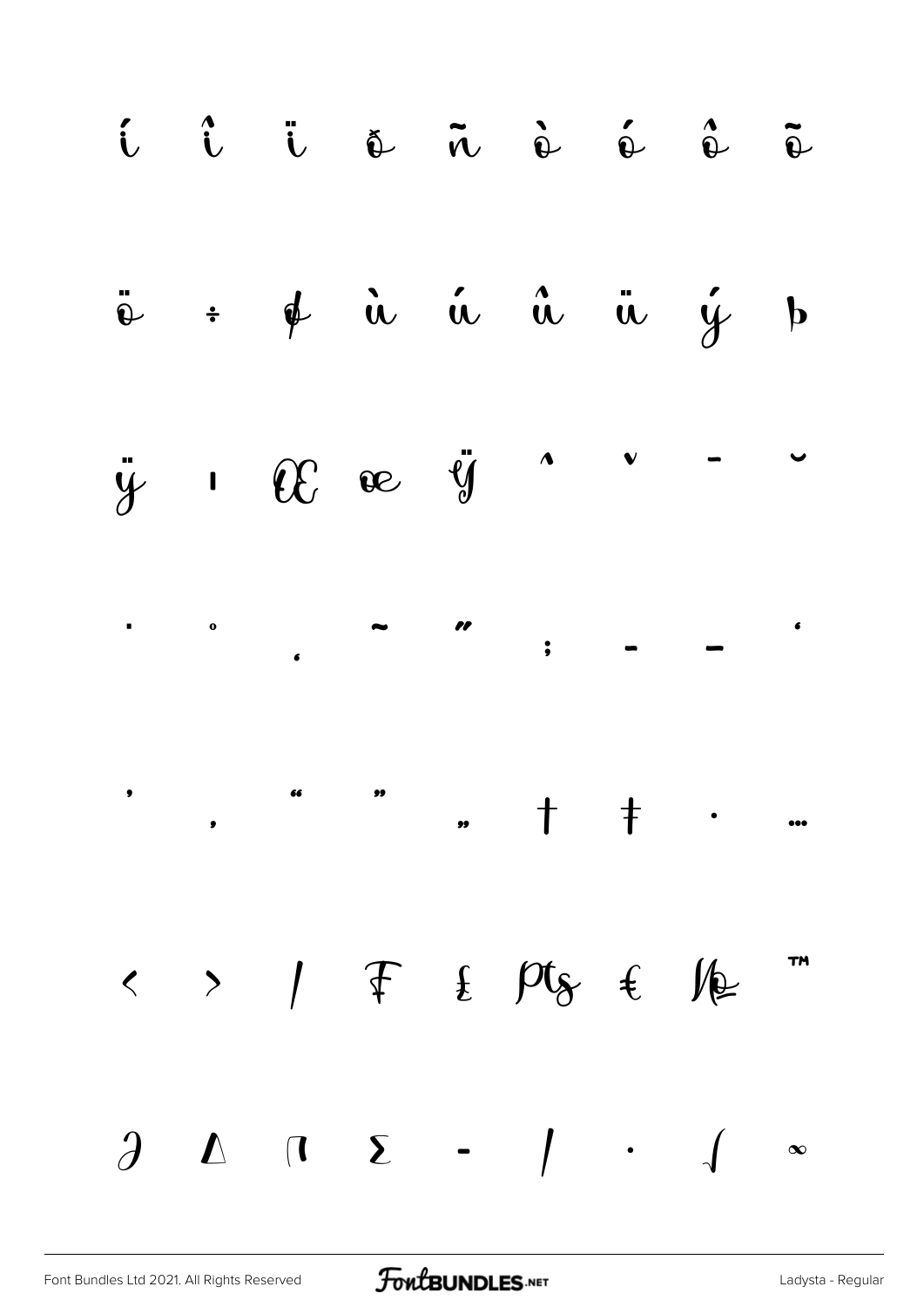